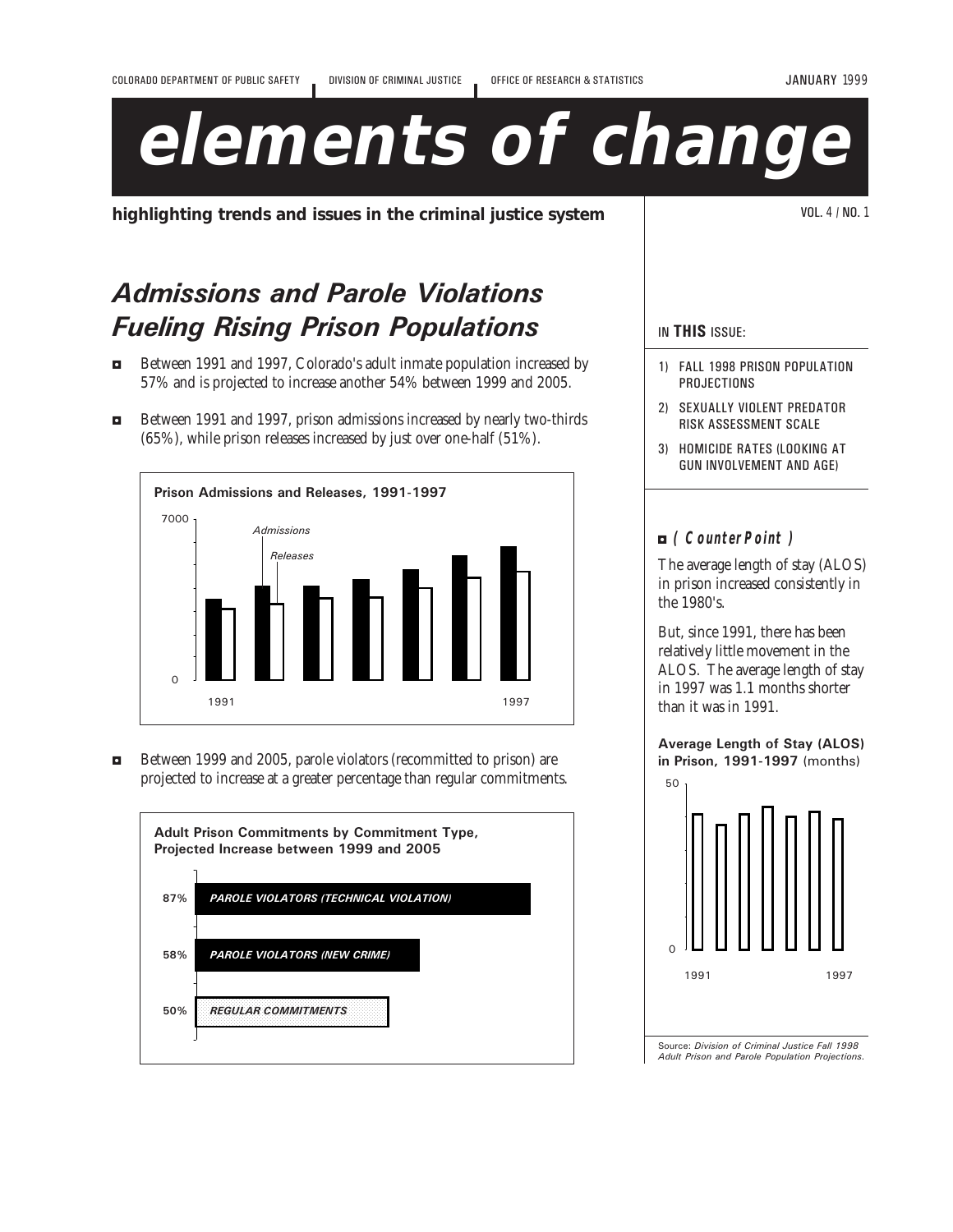*continuing the thought from the previous page...*

## What Are the Forces Driving Increased Prison Admissions in Colorado?

- 1) Greater efficiency in the criminal justice system, that is, a greater percentage of offenders and cases being moved forward in the system at every level, e.g., arrest to filing, filing to trial, trial to conviction;
- 2) More technical returns and new crimes as the result of mandatory parole; and
- 3) "Tough on crime" public policies.

## What Is Causing the Average Length of Stay in Prison to Stabilize?

- 1) More offenders are being committed to prison on offenses that carry shorter prison sentences, e.g., technical violations;
- 2) Mandatory parole legislation; and
- 3) Ability to accumulate "earned time" while in prison.

The net impact of these three factors is that releases are up (although, not as much as admissions), causing the average length of stay (ALOS) to stabilize. Simply, increased releases have taken a bite out of an ALOS that was consistently increasing between 1980 and 1988.

# The Division of Criminal Justice Fall 1998 Prison Population Projections, 1999-2005

| Date                                                                                                                                                                                          | Men    | Women  | <b>Total Population</b> |
|-----------------------------------------------------------------------------------------------------------------------------------------------------------------------------------------------|--------|--------|-------------------------|
|                                                                                                                                                                                               |        |        |                         |
| Jan 1999                                                                                                                                                                                      | 13,038 | 1,116  | 14,154                  |
| Jan 2000                                                                                                                                                                                      | 14,167 | 1,234  | $*15,402$               |
| Jan 2001                                                                                                                                                                                      | 15,483 | 1,380  | 16,863                  |
| Jan 2002                                                                                                                                                                                      | 16,766 | 1,513  | 18,279                  |
| Jan 2003                                                                                                                                                                                      | 17,846 | 1,632  | 19,478                  |
| Jan 2004                                                                                                                                                                                      | 18,911 | 1,731  | 20,642                  |
| Jan 2005                                                                                                                                                                                      | 19,952 | 1,835  | *21,786                 |
|                                                                                                                                                                                               |        |        |                         |
| <b>Six Year Growth</b>                                                                                                                                                                        | $+53%$ | $+64%$ | $+54%$                  |
| * Note: All projections are rounded to the next whole number. Calculations may appear slightly off.<br>Source: Colorado Division of Criminal Justice Fall 1998 Prison and Parole Projections. |        |        |                         |

#### Recent Legislation Impacting the Prison Population

Two major pieces of legislation were enacted in 1998 that will impact the number of prison commitments during the projection period. Both pieces of legislation refer to the length of time spent by an offender under parole supervision.

HOUSE BILL 98-1160. This legislation applies to offenses occurring on or after July 1, 1998, and mandates that every offender must complete a period of parole supervision after incarceration.

 $\blacksquare$  Offenders committing class 2, 3, 4 or 5 felonies or second or subsequent felonies which are class 6, and who are revoked during the period of their mandatory parole, may serve a period up to the end of the mandatory parole period in incarceration. In such a case, one year of parole supervision must follow.

 $\blacksquare$  If revoked during the last six months of mandatory parole, intermediate sanctions including community corrections, home detention, community service or restitution programs are permitted, as is a reincarceration period of up to twelve months.

 $\blacksquare$  If revoked during the one year of parole

supervision, the offender may be reincarcerated (not to exceed one year).

HOUSE BILL 98-1156. This legislation concerns the lifetime supervision of certain sex offenders. A number of provisions in the bill address sentencing, parole terms, and conditions.

 $\blacksquare$  For certain crimes (except those in the following two bullets), a sex offender shall receive an indeterminate term of at least the minimum of the presumptive range specified in 18-1-105 for the level of offense committed and a maximum of the offender's natural life.

 $\blacksquare$  For crimes of violence (defined in 16-11-309), a sex offender shall receive an indeterminate term of at least the midpoint in the presumptive range for the level of offense committed and a maximum of the offender's natural life.

 $\blacksquare$  For sex offenders eligible for sentencing as a habitual sex offender against children (pursuant to 18-3-412), the sex offender shall receive an indeterminate term of at least the upper limit of the presumptive range for the level of offense committed and a maximum of the offender's natural life.

 $\blacksquare$  The period of parole for any sex offender convicted of a class 4 felony shall be an indeterminate term of at least 10 years and a maximum of the remainder of the offender's natural life.

 $\blacksquare$  The period of parole for any sex offender convicted of a class 2 or 3 felony shall be an indeterminate term of at least 20 years & a maximum of the offender's natural life.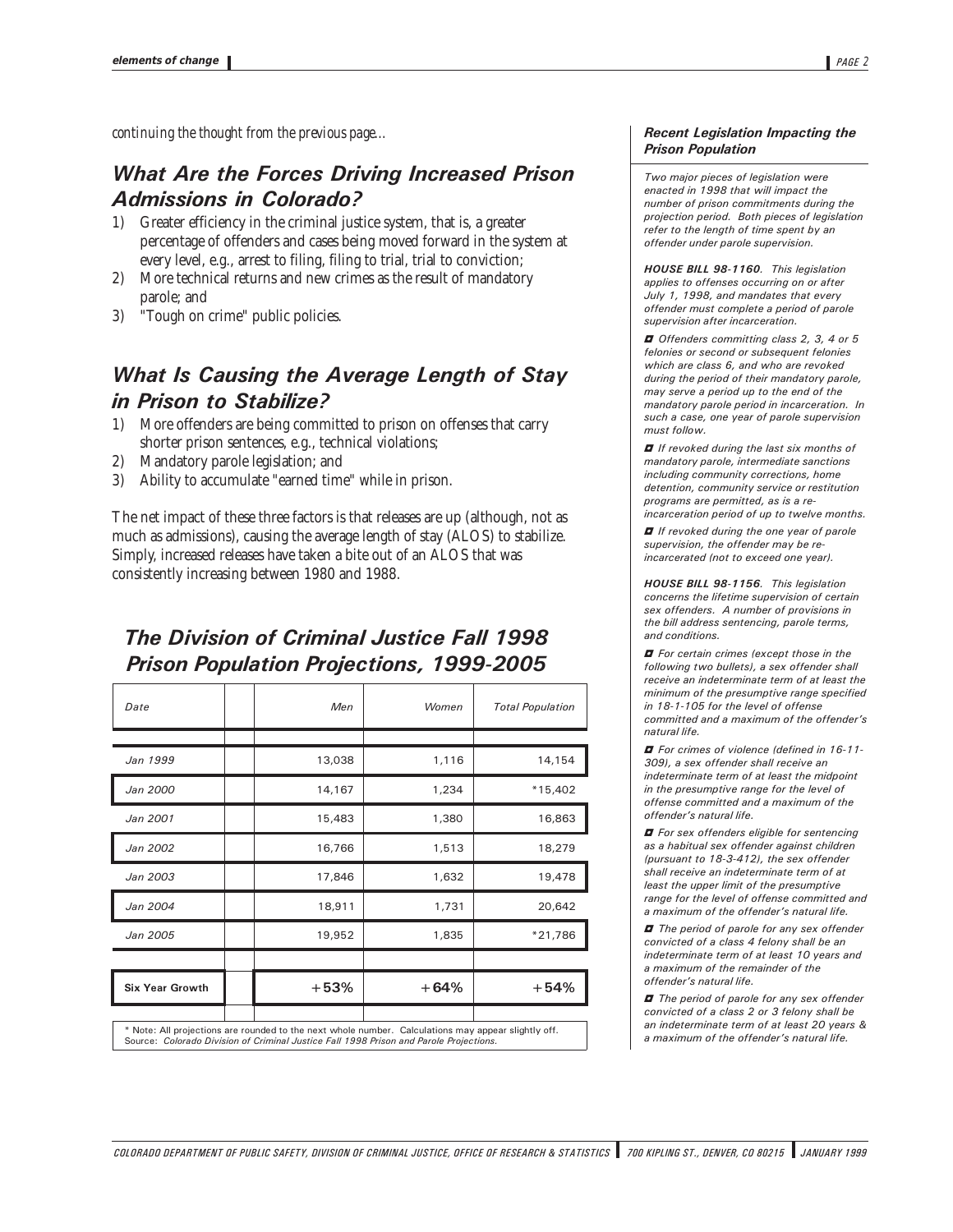# WHY IS THE INCARCERATION RATE RISING WHILE THE CRIME RATE IS FALLING?

For the past several years, crime rates in Colorado have been significantly declining. In 1991, there were 7,401 violent arrests in Colorado. In 1997, there were 5,569 violent arrests - a nearly one-fourth decrease. However, in the same time period between 1991 and 1997, Colorado's overall prison population increased by over 50 percent from 7,794 to 12,205.

At each stage of the criminal justice system there are opportunities for individuals to be "processed-out" of the system, i.e., for their cases to be terminated. Each of these stages represents a major point in which decision-makers determine whether the case warrants further processing.

If the process of incarceration is viewed as a series of decision-points, streamlining these decisions might make it possible to incarcerate greater numbers of people.\* Furthermore, under a streamlined process, it is possible to conceive of a situation where fewer crimes may be committed, yet more offenders are sentenced to the Department of Corrections (DOC).

The data clearly indicate that more offenders are being sentenced to prison. However, it is unclear from this data exactly how the criminal justice system has streamlined the process. Uncovering why the criminal justice system is sentencing more offenders to prison is an enormous research project in itself. Several theories are explored below, but each should be investigated further before any definitive conclusions are drawn.

**E** A GREATER PROPORTION OF ARRESTS NOW BECOME FILINGS, CONVICTIONS, AND DOC PLACEMENTS. A number of possible reasons exist as to why the arrest-to-filing/conviction/placement proportions have increased dramatically: 1) the District Attorneys may have been more inclined to pursue certain high-profile crime categories (e.g., sex offenses, domestic violence, etc.); 2) better cooperation between the District Attorney's Office and Police Departments may have resulted in better cases, with better evidence, to prosecute (e.g., the Denver Drug Court); 3) the Federal Crime Act of 1996 placed an additional 100,000 law-enforcement officers on the street, providing law-enforcement with the needed resources to target certain crimes and to make better arrests.

#### CRIMINAL JUSTICE COMPONENT GROWTH RATES FOR VIOLENT CRIME, 1992 TO 1996



#### **E LEGISLATION AND LOCAL POLICIES MAY HAVE MINIMIZED** DISCRETION BY MANDATING CERTAIN POLICES AND

PRACTICES. This lessening of discretion within the criminal justice system appears to be having the effect of sentencing more offenders to prison. Minimizing discretion reduces the possibility of variable treatment and increases the possibility that certain behaviors will result in certain outcomes. The net result of these mandatory policies and practices is that there may be fewer opportunities for individuals to "fall out" of the criminal justice system. For example, with mandatory minimums for certain crimes, a judge loses his or her discretion to sentence an offender to anything less than what is statutorily required.

#### **D** THE CRIMINAL JUSTICE SYSTEM IS EXPERIENCING A SIGNIFICANT INCREASE IN THE NUMBER OF OFFENDERS WHO HAVE PRIOR CRIMINAL HISTORIES. Prison sentences are usually reserved for offenders who have lengthy criminal histories (or who have committed a serious crime). With a few notable exceptions (e.g., murder, kidnapping, etc.), criminal history is generally the determining factor for whether an offender will go to prison.

#### CHANGES IN THE CRIMINAL HISTORY OF DOC PLACEMENTS

| PREVIOUS CRIMINAL<br>HISTORY (ADULT) | DOC PLACEMENT<br>(1990) | DOC PLACEMENT<br>(1995) |
|--------------------------------------|-------------------------|-------------------------|
| Non-Violent Arrest                   | 69.3%                   | 75.9%                   |
| <b>Violent Arrest</b>                | 36.2%                   | 40.0%                   |
| Non-Violent Conviction               | 60.1%                   | 72.1%                   |
| <b>Violent Conviction</b>            | 26.5%                   | 28.1%                   |

#### 3 THE NUMBER OF PLEA-BARGAINS GRANTED TO OFFENDERS

HAS INCREASED. The overall impact of plea-bargaining (especially increased plea-bargaining) is that more offenders are convicted of some offense. These offenders, while convicted of a lessor charge, still remain within the criminal justice system.

#### PERCENTAGE OF OFFENDERS SENTENCED TO PRISON ON A PLEA-BARGAIN



\* The term of "streamlining" is meant in this context to describe the process where a larger percentage of offenders who enter into the criminal justice system result in a sentence to DOC. By no means does this term denote that constitutional or other civil rights are being waived for the purpose incarcerating greater numbers of people. Source: Division of Criminal Justice Fall 1998 Adult Prison and Parole Population Projections.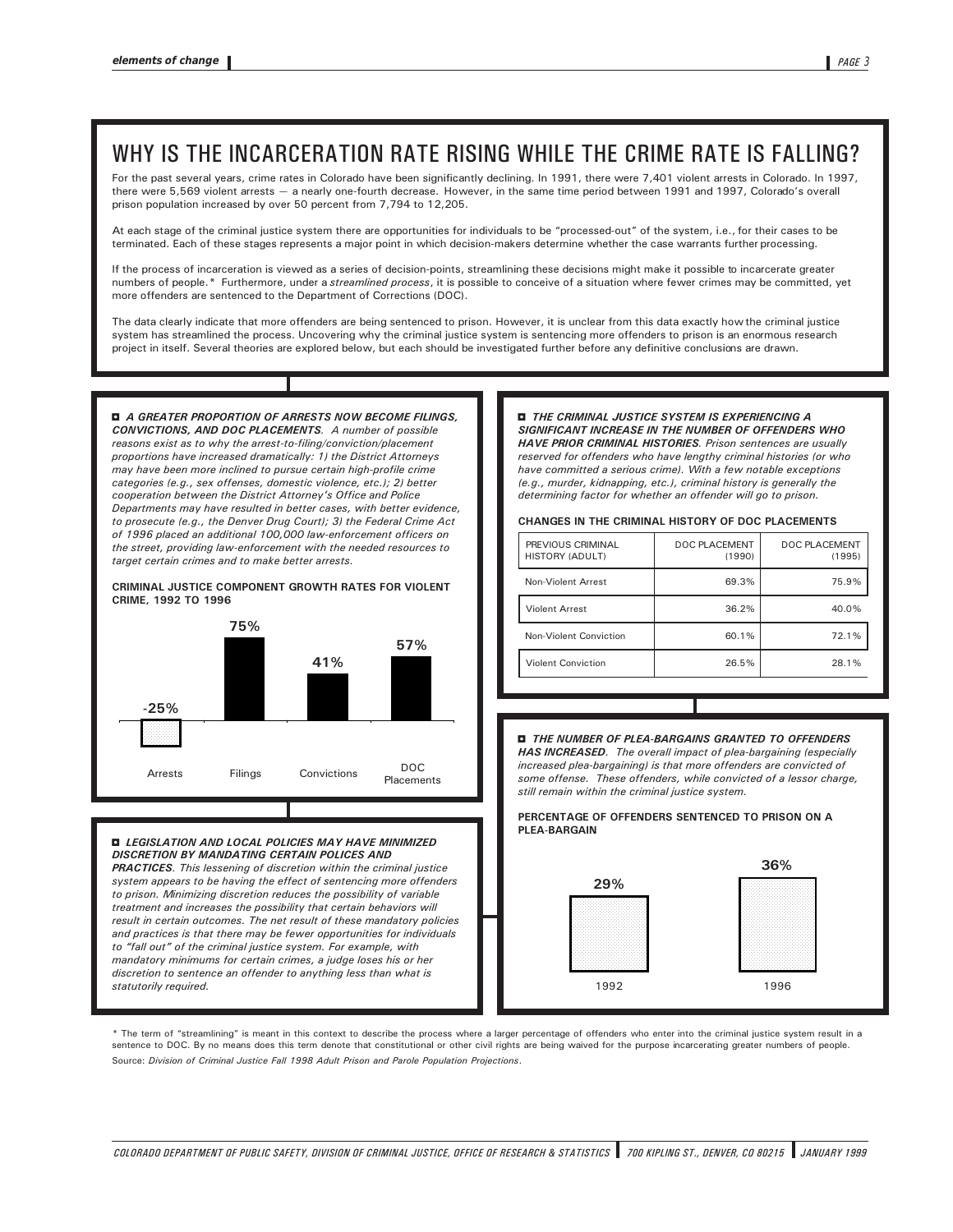# DCJ Sex Offender Actuarial Risk Scale Will Help Identify Sexually Violent **Predators**

Pursuant to C.R.S. 18-3-414.5, the Colorado Division of Criminal Justice (DCJ) worked in consultation with representatives of the state Sex Offender Management Board to develop an actuarial risk assessment screening instrument for use in the identification of *sexually violent predators*. It is important to identify this type of sexual offender because special precautions may be taken regarding their management in the community that will directly affect public safety. For example, offenders identified as sexually violent predators, after July 1, 1999, shall be required to register with local law enforcement officials every quarter.

To create this risk assessment instrument, DCJ collected data on a sample of 494 adult male sex offenders placed on probation, in community corrections (court diversion), on parole, and in prison treatment (Phase One and Phase Two) between December 1, 1996 and November 30, 1997. The sample group was then monitored for one year to track recidivism. Because the follow-up period was only 12 months and sex offenders are rarely caught for a new crime within 12 months, recidivism was defined as "revocation."

The data were analyzed to determine what unique set of factors would empirically predict the probability of recidivism. From the data, the ten most predictive variables were selected to create the risk scale (scale shown on the following page). Each item on the scale is to be scored "yes" or "no," so an offender can receive a score of 0 to 10. The Sex Offender Management Board recommended that cases scoring 4 or above be considered at high risk of committing a new sex crime.

The Division of Criminal Justice Sex Offender Risk Scale (SORS) predicts:

- 3 Offenders who score 0-3 points on the 10 scale factors have approximately a 50-50 chance of reoffending. (Half of the offenders scoring 0-3 will get revoked or be "on the brink" of failure within 12 months.)
- $\blacksquare$  Two-thirds of the offenders scoring 4 or more will reoffend.

In addition to scoring 4 or more on the SORS, to be considered a sexually violent predator an offender must meet the other criteria identified in C.R.S. 18-3-414.5:

- $\blacksquare$  The offender has been convicted on or after January 1, 1999 of one or more of the following crimes: sexual assault in the first, second, or third degree, sexual assault on a child, or sexual assault on a child by one in a position of trust.
- 3 The offender must meet one of the following three relationship definitions: 1) the offender is a stranger to the victim, 2) the offender established a relationship primarily for sexual victimization, or 3) the offender promoted an existing relationship primarily for sexual victimization.
- 3 If the offender does not score 4 or more on the SORS, it must be determined that he/she suffers from a mental abnormality, psychosis, or personality disorder by scoring high on the Hare Psychopathy Checklist, Revised, or scoring positively on three or more diagnoses using the MCMI Personality Inventory

The Judicial Department and the Division of Criminal Justice are working together to finalize the assessment criteria and implement the procedure by July 1, 1999.

#### Actuarial (Statistical) Risk **Assessment**

Risk assessment is a key component of correctional population management. Research pertaining to offender risk of supervision dates back to the 1920's.

Actuarial risk assessment provides information about the statistical probability of failure for those who fall into risk groups. It is useful to the criminal justice system because it allows programming, resources, and security levels to be accurately and effectively targeted. Actuarial risk assessment also promotes consistent decision making.

Actuarial risk scales are created by gathering information (demographic, criminal history, and current offense) about the target population and then comparing that information with rearrest data. In this way, factors can be statistically selected which will predict reoffense or risky behavior.

The factors that predict risk vary considerably across studies because the studies vary in how risk is defined. Risk is frequently defined in terms of recidivism (rearrest, conviction, or recommitment). Risk can also be defined as program noncompliance or failure (sanctioned behavior without reoffense), as it was in the current study.

The predictive power of actuarial tools lies in identifying at-risk offenders, not in identifying offenders who will not reoffend.

Also, actuarial risk prediction places people in groups with different probabilities of reoffending. That is, the instrument does not predict individual risk. Rather, group risk is explicitly defined, and individuals fall into specific groups with known probabilities of risk.

Finally, actuarial risk prediction should not be used to manage day-to-day risk. Other tools, such as the polygraph, are better at managing immediate risk.

While actuarial risk prediction is not a perfect solution to the prediction of dangerousness, the approximate error rate of group predictions is known. On the other hand, studies of clinical (individual, case-by-case) prediction indicate that experts are wrong in their predictions of dangerousness, on average, two out of three times.

Source: Colorado Sexually Violent Predator Risk Assessment Screening Instrument. Pursuant to 18-3-414.5, Colorado Revised Statutes. Prepared by the Colorado Sex Offender Management Board.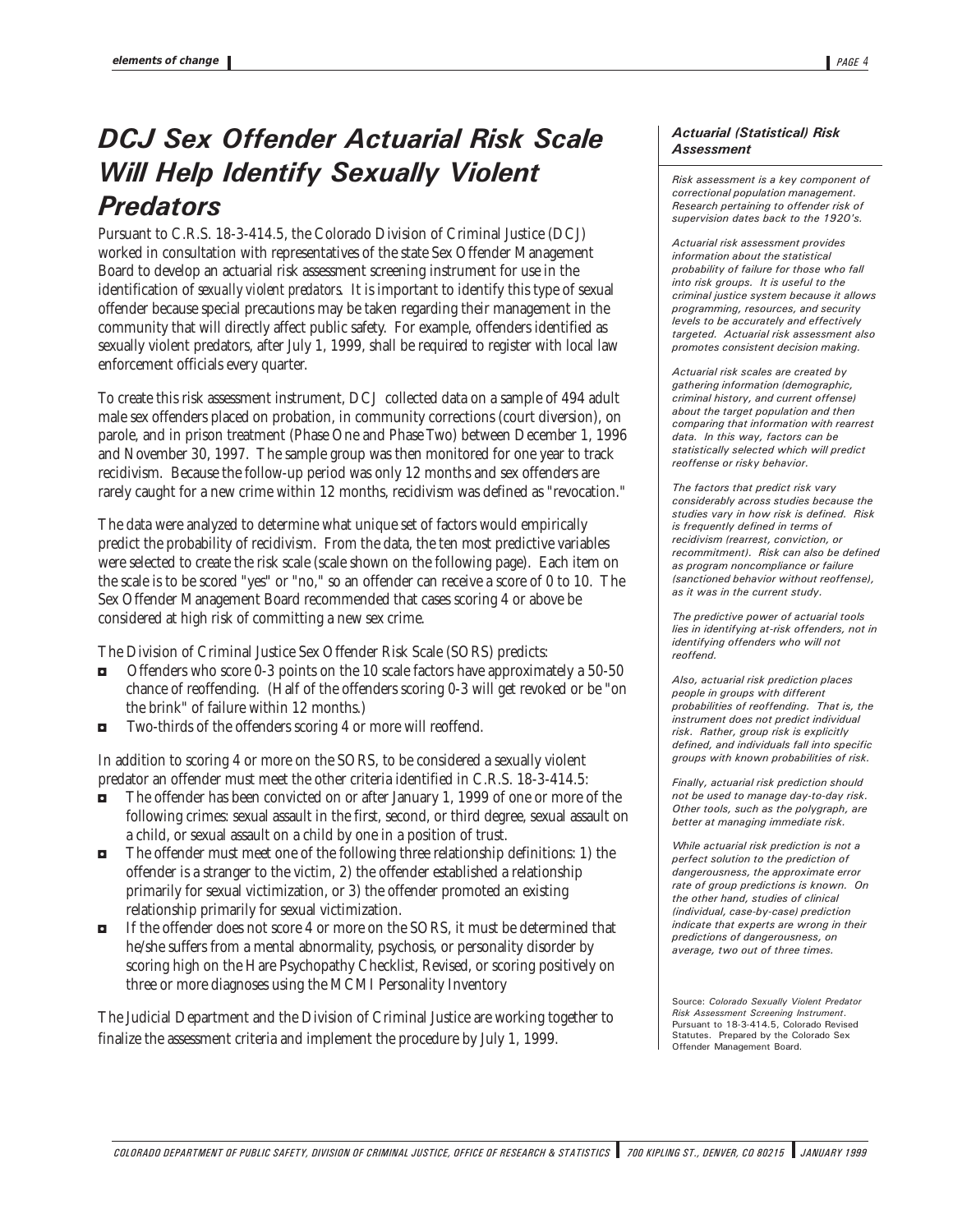| DIVISION OF CRIMINAL JUSTICE SEX OFFENDER RISK SCALE (SORS)<br>The offender is at greater risk of subsequently committing one of the identified sexually violent predator<br>crimes when FOUR more of the following descriptions apply to this offender (check all that apply and<br>circle source of datal:                                                                                                                    |  |
|---------------------------------------------------------------------------------------------------------------------------------------------------------------------------------------------------------------------------------------------------------------------------------------------------------------------------------------------------------------------------------------------------------------------------------|--|
| The offender has one or more juvenile felony convictions or adjudications.<br>(Include attempts/conspiracies). Data Sources (please circle): PSIR, prison record, NCIC or CCIC.                                                                                                                                                                                                                                                 |  |
| The offender has one or more prior adult felony convictions.<br>(Include attempts/conspiracies. Include deferred judgements/sentences). Data Sources (please circle): PSIR, prison record, NCIC or CCIC.                                                                                                                                                                                                                        |  |
| The offender was employed less than full time at arrest.<br>(Part-time, sporadic, or day labor are not considered full-time. Multiple, stable part-time jobs are considered full-time employment.)<br>Data sources (please circle): PSIR, prison record, self-report, Sex Offense Specific Mental Health Evaluation required by SOMB Standards.                                                                                 |  |
| The offender failed first or second grade.<br>(Whatever the reason, if the offender failed these grades in elementary school, this item scores 1 point.) Data Sources (please circle):<br>Self-report, education records, PSIR, prison record or other official record, Sex Offense Specific Mental Health Evaluation required by the<br>SOMB Standards.                                                                        |  |
| The offender possessed a weapon during the current crime.<br>(A weapon is defined as a gun, knife, or similar object that could be used to intimidate or harm a victim. The offender need only to<br>possess the weapon, not use the weapon.) Data Sources (please circle): PSIR, police report, prison record, self-report, Sex Offense<br>Specific Mental Health Evaluation required by the SOMB Standards, victim statement. |  |
| The victim was intoxicated during the current crime.<br>ΙI<br>(This includes alcohol, drugs or both.) Data Sources (please circle): Victim statement, PSIR, police report, prison record, self-report, Sex<br>Offense Specific Mental Health Evaluation required by the SOMB Standards.                                                                                                                                         |  |
| The offender reports that he was NOT sexually aroused during the current crime.<br>(Sexual arousal refers to penile tumescence). Data Sources (please circle): Self-report, victim statement, Sex Offense Specific Mental<br>Health Evaluation required by the SOMB Standards.                                                                                                                                                  |  |
| The last three items on this scale are scored from the Colorado Sex Offender Management Board Therapist<br>Checklist (attached). Source: Sex Offense Specific Mental Health Evaluation required by SOMB Standards.                                                                                                                                                                                                              |  |
|                                                                                                                                                                                                                                                                                                                                                                                                                                 |  |
| The offender scored 20 or above on the CO-SOMB Checklist Denial Subscale.*                                                                                                                                                                                                                                                                                                                                                      |  |
| The offender scored 20 or above on the CO-SOMB Checklist Deviancy Subscale.*                                                                                                                                                                                                                                                                                                                                                    |  |
| The offender scored 20 or below on the CO-SOMB Checklist Motivation Subscale.*                                                                                                                                                                                                                                                                                                                                                  |  |
| Total DCJ SEX OFFENDER RISK SCALE Score                                                                                                                                                                                                                                                                                                                                                                                         |  |
| A score of four (4) or more establishes a greater risk of harm, pursuant to 18-3-414.5 (C.R.S.). Those with scores of 4 or more fall into a group with a 66%<br>probability of treatment/supervision noncompliance. Those with scores of 3 or less fall into a group with 50% probability of treatment/supervision<br>noncompliance.                                                                                            |  |
| The efficacy of actuarial prediction tools depends on the analysis of accurate data recently collected on the study population. The research underlying this<br>risk tool and the predictors will be updated annually, as resources allow.                                                                                                                                                                                      |  |
| * As part of the sex offender risk study, the Colorado Sex Offender Management Board Research Assessment Committee developed a scale measuring eight<br>dimensions of risk. All of the dimensions on the scale empirically predicted risk, and three of the subscales have been included in the Sex Offender Risk<br>Scale.                                                                                                     |  |